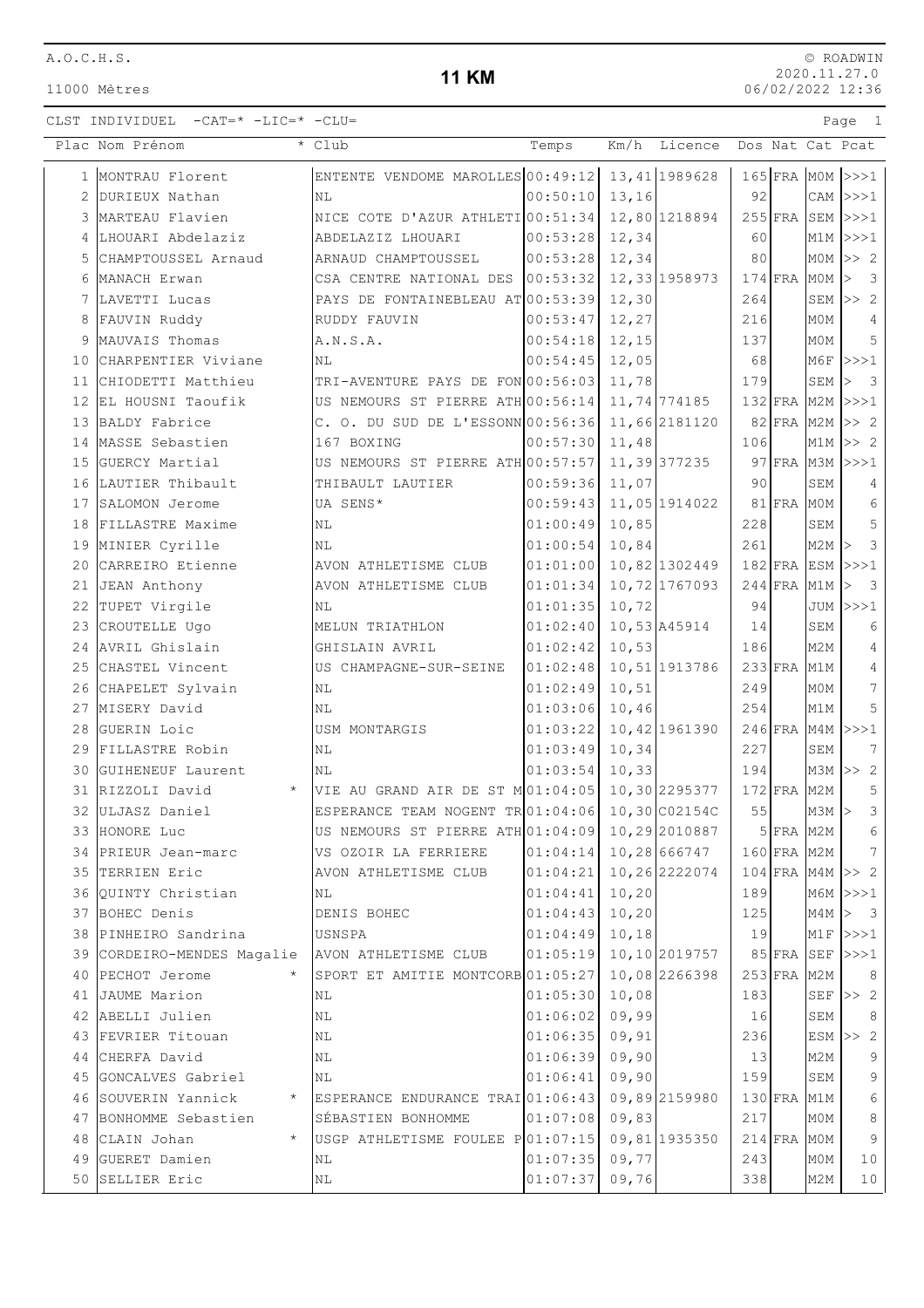### **11 KM**

|    | Plac Nom Prénom                  | * Club                                                          | Temps                    | Km/h        | Licence Dos Nat Cat Pcat |     |             |                 |                                       |
|----|----------------------------------|-----------------------------------------------------------------|--------------------------|-------------|--------------------------|-----|-------------|-----------------|---------------------------------------|
|    | 51 TILLOU Noel                   | USNSPA                                                          | 01:07:38                 | 09,76       |                          | 1   |             |                 | $MSM$ $>>$ 1                          |
| 52 | DUFOUR William                   | RACING CLUB HAUT-JURA MO01:07:39 09,76 1529771                  |                          |             |                          |     | $138$ FRA   | M <sub>2M</sub> | 11                                    |
| 53 | CUNAT Amelie<br>$\star$          | PAYS DE FONTAINEBLEAU AT 01:08:05                               |                          |             | 09,692356922             |     | $111$ $FRA$ | SEF             | $\overline{\mathbf{3}}$<br>$\vert$    |
|    | 54 SANGLIER Yves                 | D.M.I. CHAMPAGNE S/SEINE 01:08:18                               |                          | 09,66       |                          | 44  |             | M3M             | $\overline{4}$                        |
|    | 55 COLIN PASCAL Andre            | NL                                                              | 01:08:27                 | 09,64       |                          | 25  |             | M4M             | $\overline{4}$                        |
|    | 56 BACLET Laurent                | MELUN TRIATHLON                                                 | 01:08:41                 | 09,61       |                          | 268 |             | M3M             | 5                                     |
|    | 57 REXAND Brandon                | 167 BOXING                                                      | 01:08:49                 | 09,59       |                          | 147 |             | SEM             | 10                                    |
| 58 | SANNAJUST Eric                   | 167 BOXING                                                      | 01:08:50                 | 09,59       |                          | 45  |             | M1M             | 7                                     |
|    | 59 DE SOUSA Nathan               | LES RUNNERS D'OZ                                                | 01:09:03                 | 09,56       |                          | 237 |             |                 | CAM $ >> 2$                           |
| 60 | DELMARE Christian                | ESPERANCE TEAM NOGENT TR 01:09:15                               |                          |             | 09,53 A10468C            | 184 |             | M4M             | 5                                     |
| 61 | DE SOUSA Matheo                  | LES RUNNERS D'OZ                                                | 01:09:26                 | 09,51       |                          | 235 |             | CAM             | $\overline{3}$                        |
| 62 | MILLOT Regis                     | AS ROCHETTE DAMMARIE LES 01:09:51                               |                          |             | 09,45 2034118            |     | $212$ FRA   | M <sub>2M</sub> | 12                                    |
| 63 | SZABLOWSKI Cyril<br>$\star$      | TRI-AVENTURE PAYS DE FON 01:09:53                               |                          |             | 09,442255302             |     | $52$ FRA    | M <sub>2M</sub> | 13                                    |
|    | 64 PAUL-BONCOUR Victor           | VICTOR PAUL-BONCOUR                                             | 01:10:23                 | 09,38       |                          | 74  |             | M <sub>2M</sub> | 14                                    |
|    | 65 PANESSO JOSE Luis             | JOSE LUIS                                                       | 01:10:46                 | 09,33       |                          | 200 |             | M1M             | $\,8\,$                               |
|    | 66 CHAPUZY Julien<br>$\star$     | <b>BUSSY RUNNING</b>                                            | 01:10:48                 |             | 09,32 1756509            |     | $195$ FRA   | M1M             | $\mathsf 9$                           |
| 67 | DUMAINE Bertrand                 | UNION SPORTIVE CHATELET 01:11:09 09,28 451088                   |                          |             |                          |     | $167$ FRA   | SEM             | 11                                    |
|    | 68 FOUDILI Mohamed               | N <sub>L</sub>                                                  | 01:11:16                 | 09,26       |                          | 248 |             | M2M             | 15                                    |
|    | 69 FOIN Alexandre                | ATHLÉTIQUE CLUB NORD SEN 01:11:18                               |                          | 09,26922748 |                          | 229 |             | M3M             | $6\,$                                 |
| 70 | SCACCO Bastien                   | NL                                                              | 01:11:21                 | 09, 25      |                          | 204 |             | SEM             | 12                                    |
|    | 71 MARTIN Hippolyte              | HIPPOLYTE MARTIN                                                | 01:11:24                 | 09, 24      |                          | 67  |             | SEM             | 13                                    |
|    | 72 MARTIN Clovis                 | NL                                                              | 01:11:24                 | 09, 24      |                          | 69  |             | SEM             | 14                                    |
|    | 73 FILLION Roger                 | LES FOULÉES D'ANGERVILLI 01:11:26                               |                          | 09, 24      |                          | 148 |             |                 | $M6M \gg 2$                           |
|    | 74 ABBE Nicolas                  | US NEMOURS ST PIERRE ATH 01:11:27                               |                          |             | 09,24934229              |     | $241$ FRA   | МЗМ             | $7\phantom{.0}$                       |
|    | 75 NAGUET Herve                  | N <sub>L</sub>                                                  | 01:11:28                 | 09, 24      |                          | 72  |             | MOM             | 11                                    |
|    | 76 TENINGE Blandine              | US NEMOURS ST PIERRE ATH 01:11:29                               |                          |             | 09,23 2061682            |     | $234$ FRA   | <b>JUF</b>      | >>>1                                  |
|    | 77 BERTIN Fabrice<br>$\star$     | ATHLETIC CLUB MEREVILLOI 01:11:29                               |                          |             | 09, 23 184028            |     | $63$ FRA    | M3M             | 8                                     |
|    | 78 PEYRICHOU Gregory             | CSA CNSD                                                        | 01:11:36                 | 09,22       |                          | 71  |             | MOM             | 12                                    |
|    | 79 TURLAN Alain                  | ALAIN TURLAN                                                    | 01:11:41                 | 09, 21      |                          | 206 |             | M3M             | $\overline{9}$                        |
|    | 80 CHAMPENOIS Johann             | MAGNY RUNNING CREW                                              | 01:11:44                 | 09,20       |                          | 258 |             | M0M             | 13                                    |
| 81 | JEAUNEAU David <sup>2</sup>      | NL                                                              | 01:11:48                 | 09,19       |                          | 33  |             | M1M             | $10$                                  |
| 82 | HAMOIGNON Yannick                | LES FOULÉES D'ANGERVILLI 01:11:51                               |                          | 09,19       |                          | 150 |             | $M6M$ >         | $\overline{\mathbf{3}}$               |
|    | 83 PLACE Jacques                 | NL                                                              | 01:12:05 09,16           |             |                          | 199 |             |                 | $MSM$ >> 2                            |
|    | 84 RAVARD Jerome                 | CSE VAL DU LOING HABITAT $01:12:21$ 09,12                       |                          |             |                          | 202 |             | M3M             | 10                                    |
|    | 85 GANDON Lucie                  | AVON ATHLETISME CLUB                                            | 01:12:29  09,11  2290364 |             |                          | 57  |             |                 | $127$ FRA M1F $>> 2$                  |
|    | 86 OTTIN Eric<br>87 PIERRE Annie | ESPERANCE TEAM NOGENT TR 01:13:20 09,00 B98046C<br>CS MONTEREAU | $01:13:20$ 09,00 1296376 |             |                          |     |             | МбМ             | $\overline{4}$<br>$203$ FRA M4F $>>1$ |
|    | 88 MARTIN Alexandre              | NL                                                              | 01:13:20                 | 09,00       |                          | 115 |             | M1M             | 11                                    |
|    | 89 AMADOR Amador                 | ΝL                                                              | 01:13:31                 | 08,98       |                          | 18  |             | M2M             | 16                                    |
|    | 90 BERMOND Laurent               | LAURENT BERMOND                                                 | 01:13:32                 | 08,98       |                          | 163 |             | M4M             | $6\overline{6}$                       |
|    | 91 RICHARD Didier                | ΝL                                                              | $01:13:40$ 08,96         |             |                          | 247 |             | M4M             | $7\overline{ }$                       |
|    | 92 RODRIGUES Andre               | NL                                                              | $01:14:00$ 08,92         |             |                          | 181 |             | SEM             | 15                                    |
|    | 93 LALOUX Gerard                 | TEAM AVON                                                       | $01:14:20$ 08,88         |             |                          | 86  |             | M4M             | $\,8\,$                               |
|    | 94 CHAMPTOUSSEL Helene           | CHAMPTOUSSEL                                                    | 01:14:40                 | 08,84       |                          | 79  |             | SEF             | $\overline{4}$                        |
|    | 95 PEYRAT Arnaud                 | NL                                                              | 01:14:53                 | 08,81       |                          | 17  |             | M1M             | 12                                    |
|    | 96 ALLEMAND Jean-pierre          | GATI'RAID                                                       | 01:15:01                 | 08,80       |                          | 215 |             |                 | MSM > 3                               |
|    | 97 LE MAILLOUX Guillaume         | A.N.S.A.                                                        | $01:15:22$ 08,76         |             |                          | 134 |             | M0M             | 14                                    |
|    | 98 CHICAN Emeline                | ESF77                                                           | $01:15:32$ 08,74         |             |                          | 47  |             |                 | $MOF$ >>>1                            |
|    | 99 BURO Frederic                 | LE HAVRE AUX CHAMPS                                             | $01:15:50$ 08,70         |             |                          | 36  |             | M3M             | 11                                    |
|    | 100 DI NAPOLI Catherine          | NL                                                              | $01:16:01$ 08,68         |             |                          | 107 |             |                 | $M3F$ $>>$ 2                          |
|    |                                  |                                                                 |                          |             |                          |     |             |                 |                                       |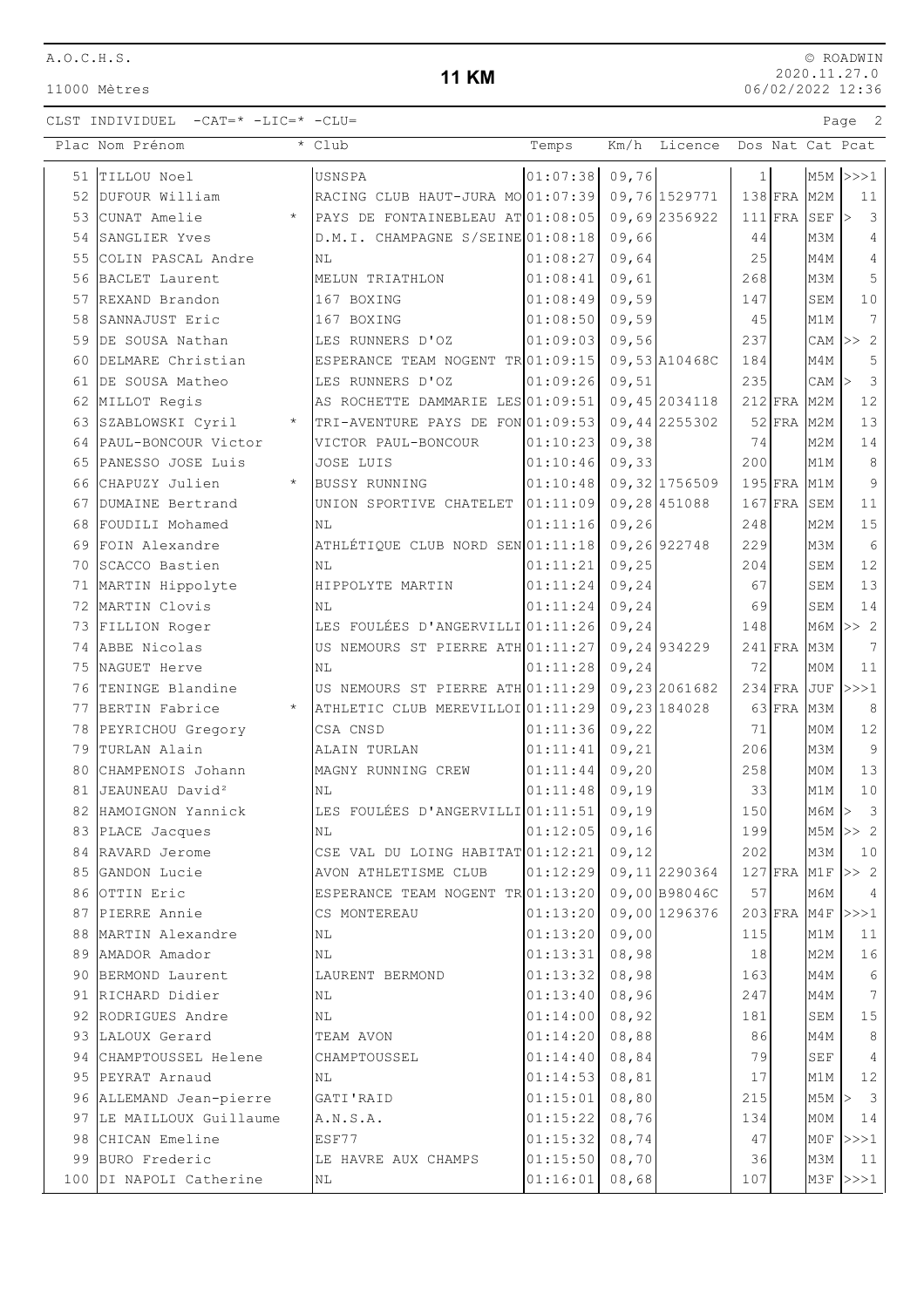11000 Mètres

### **11 KM**

|     | Plac Nom Prénom                  | * Club                            | Temps    | Km/h   | Licence        |     |               | Dos Nat Cat Pcat |                                             |
|-----|----------------------------------|-----------------------------------|----------|--------|----------------|-----|---------------|------------------|---------------------------------------------|
|     | 101 ROUSSEAUD Jean-michel        | <b>ACNS</b>                       | 01:16:02 |        | 08,68 267517   | 257 |               | M4M              | 9                                           |
|     | 102 CIOCCHI Nicolas              | NL                                | 01:16:21 | 08,64  |                | 103 |               | M0M              | 15                                          |
|     | 103 LEPAGE Stephane              | STEPHANE LEPAGE                   | 01:16:26 | 08,63  |                | 230 |               | M1M              | 13                                          |
| 104 | DE ANGELIS Fabio                 | TRI AVENTURE FONTAINEBLE 01:16:33 |          | 08,62  |                | 99  |               | M <sub>2M</sub>  | $17$                                        |
|     | 105 BEAU Jean-michel             | A.N.S.A.                          | 01:16:34 | 08,62  |                | 135 |               | M4M              | $10$                                        |
|     | 106 CATTIER Francois             | NL                                | 01:16:34 | 08,62  |                | 231 |               | M3M              | 12                                          |
|     | 107 LENFANT Karine               | TOUT AVON COURT TOUT AVO 01:16:38 |          |        | 08,61 2066089  |     | $77$ FRA M2F  |                  | >>>1                                        |
| 108 | MARTEL Jerome                    | <b>ACNS</b>                       | 01:16:49 |        | 08,59 5569435  | 170 |               | M2M              | 18                                          |
| 109 | GUERRET Benoit                   | ESG VTT                           | 01:17:01 | 08,57  |                | 224 |               | M <sub>2M</sub>  | 19                                          |
| 110 | LABADILLE Jean-rene<br>$\star$   | CS MONTEREAU                      | 01:17:58 |        | 08,47 1039871  |     | $211$ FRA M4M |                  | 11                                          |
|     | 111 ENDERLIN Cecile              | NL                                | 01:18:15 | 08,43  |                | 251 |               | M4F              | >> 2                                        |
|     | 112 BAILLY Sebastien             | SÉBASTIEN BAILLY                  | 01:18:16 | 08,43  |                | 123 |               | M <sub>2</sub> M | 20                                          |
|     | 113 GILLET Cedric                | SYLVIA GILLET                     | 01:18:16 | 08,43  |                | 162 |               | M2M              | 21                                          |
|     | 114 RODRIGUES Michel             | MICHEL MONSIEUR RODRIGUE 01:18:18 |          | 08,43  |                | 121 |               | M1M              | 14                                          |
|     | 115 BEHM Pierre                  | NL                                | 01:18:19 | 08,43  |                | 28  |               | MOM              | 16                                          |
|     | 116 BACLET Julie                 | MELUN TRIATHLON                   | 01:18:26 | 08,41  |                | 267 |               | SEF              | 5                                           |
|     | 117 GEOFFRIN Jerome              | JEROME GEOFFRIN                   | 01:18:28 | 08,41  |                | 242 |               | M3M              | 13                                          |
| 118 | BAILLIF Sabine                   | AVENIR SAMOREAU                   | 01:18:31 |        | 08, 41 1325828 |     | $113$ FRA M3F |                  | >> 2                                        |
|     | 119 DELAMARRE Jean-yves          | JEAN YVES DELAMARRE               | 01:18:58 | 08, 36 |                | 116 |               | M4M              | $12$                                        |
| 120 | COTTON-BAYET Jessica             | A.N.S.A.                          | 01:18:58 | 08, 36 |                | 133 |               | M1F              | $\overline{\mathbf{3}}$<br>$\triangleright$ |
| 121 | MAILLARD David                   | NL                                | 01:19:09 | 08,34  |                | 256 |               | M <sub>2</sub> M | 22                                          |
|     | 122 BASCHARD Eric                | ÉRIC BASCHARD                     | 01:19:36 | 08, 29 |                | 139 |               | M <sub>2</sub> M | 23                                          |
|     | 123 BIANCOLINI Frederic          | ΝL                                | 01:19:41 | 08, 28 |                | 131 |               | M2M              | 24                                          |
|     | 124 MACHIN Magali                | MAGALI MACHIN                     | 01:19:41 | 08, 28 |                | 263 |               | M4F              | $\overline{3}$<br>$\triangleright$          |
|     | 125 IZA Mustapha<br>$\star$      | EC ORLEANS CERCLE JULES 01:20:04  |          |        | 08, 24 1705700 |     | $225$ FRA     | M4M              | 13                                          |
|     | 126 BRUCY Florian                | NL                                | 01:20:14 | 08,23  |                | 87  |               | SEM              | 16                                          |
|     | $\star$<br>127 FOURNIER Nicolas  | AS FONTENAY TRESIGNY ATH 01:20:22 |          |        | 08, 21 2366773 |     | $220$ FRA M1M |                  | $15\,$                                      |
| 128 | GUERCY Claudine                  | US NEMOURS ST PIERRE ATH 01:20:26 |          |        | 08, 21 2392656 |     | $240$ FRA M3F |                  | $\mathbf{3}$<br> >                          |
|     | 129 HEDIN Guy<br>$\star$         | CS MONTEREAU                      | 01:20:27 |        | 08,20 768853   |     | $188$ FRA     | M6M              | 5                                           |
| 130 | STEIB Lea                        | ESPÉRANCE TEAM NOGENT TR 01:20:37 |          |        | 08,19 A62695C  | 196 |               | JUF              | $\overline{c}$<br>>>                        |
|     | 131 MONTEX Claire                | ANSA                              | 01:20:42 | 08,18  |                | 151 |               | JUF              | $\mathcal{S}$                               |
|     | 132 MONTEX Sylvain               | ANSA                              | 01:20:43 | 08, 18 |                | 152 |               | M2M              | 25                                          |
|     | 133 DENAT Celine                 | ΝL                                | 01:21:09 | 08, 13 |                | 119 |               | M2F              | $\overline{c}$<br>$\Rightarrow$             |
| 134 | GUANNEL Martine                  | USNSPA                            | 01:21:24 | 08, 11 |                | 3   |               | M <sub>2F</sub>  | 3                                           |
|     | 135 GOURDON Sarah                | FONTAINEBLEAU RUNNING             | 01:21:39 | 08,08  |                | 226 |               | <b>SEF</b>       | 6                                           |
|     | 136 CHAPPA Gilles                | MYRIAM CHAPPA                     | 01:21:41 | 08,08  |                | 207 |               | M3M              | 14                                          |
|     | 137 DUJOUR Sebastien             | ΝL                                | 01:21:47 | 08,07  |                | 219 |               | M1M              | 16                                          |
|     | 138 ZOLECKI Johnny               | ΝL                                | 01:22:06 | 08,04  |                | 88  |               | M0M              | 17                                          |
|     | 139 POTIN DELALANDE Caroli*      | AS FONTENAY TRESIGNY ATH 01:22:13 |          |        | 08,03 2384325  |     | $158$ FRA     | M1F              | 4                                           |
|     | 140 MAUNY Julien                 | ΝL                                | 01:22:23 | 08,01  |                | 27  |               | M0M              | 18                                          |
|     | 141 NAHAN Amelie                 | ΝL                                | 01:22:50 | 07,97  |                | 110 |               | <b>SEF</b>       | $7\phantom{.0}$                             |
|     | 142 KHIDER Herve                 | HERVE KHIDER                      | 01:22:51 | 07,97  |                | 109 |               | M0M              | 19                                          |
|     | 143 LANGLOIS Virginie            | LANGLOIS VIRGINIE                 | 01:23:25 | 07,91  |                | 259 |               | M2F              | 4                                           |
|     | 144 MERABTENE HAMEME Jacques SAD |                                   | 01:23:30 | 07,90  |                | 58  |               | M7M              | >>>1                                        |
|     | 145 DHINAUT Stephane             | ESPÉRANCE ENDURANCE TRAI 01:23:31 |          | 07,90  |                | 209 |               | M <sub>2</sub> M | 26                                          |
|     | 146 LOMBARDI Jean-luc            | NL                                | 01:23:40 | 07,89  |                | 260 |               | M4M              | 14                                          |
|     | 147 VANDREBECK Philippe          | US NEMOURS ST PIERRE ATH 01:23:56 |          |        | 07,86 1836930  |     | $62$ FRA      | M4M              | 15                                          |
|     | 148 BOURDAIRE David              | CSA CNSD FONTAINEBLEAU            | 01:24:10 | 07,84  |                | 122 |               | M1M              | 17                                          |
|     | 149 VITRANT Ludivine             | TRI AVENTURE FONTAINEBLE 01:24:57 |          |        | 07,77 B31909C  | 70  |               | M <sub>2F</sub>  | 5                                           |
|     | 150 NOURI Khemaies               | UA SENS*                          | 01:25:14 |        | 07,74869438    |     | 250 FRA M5M   |                  | 4                                           |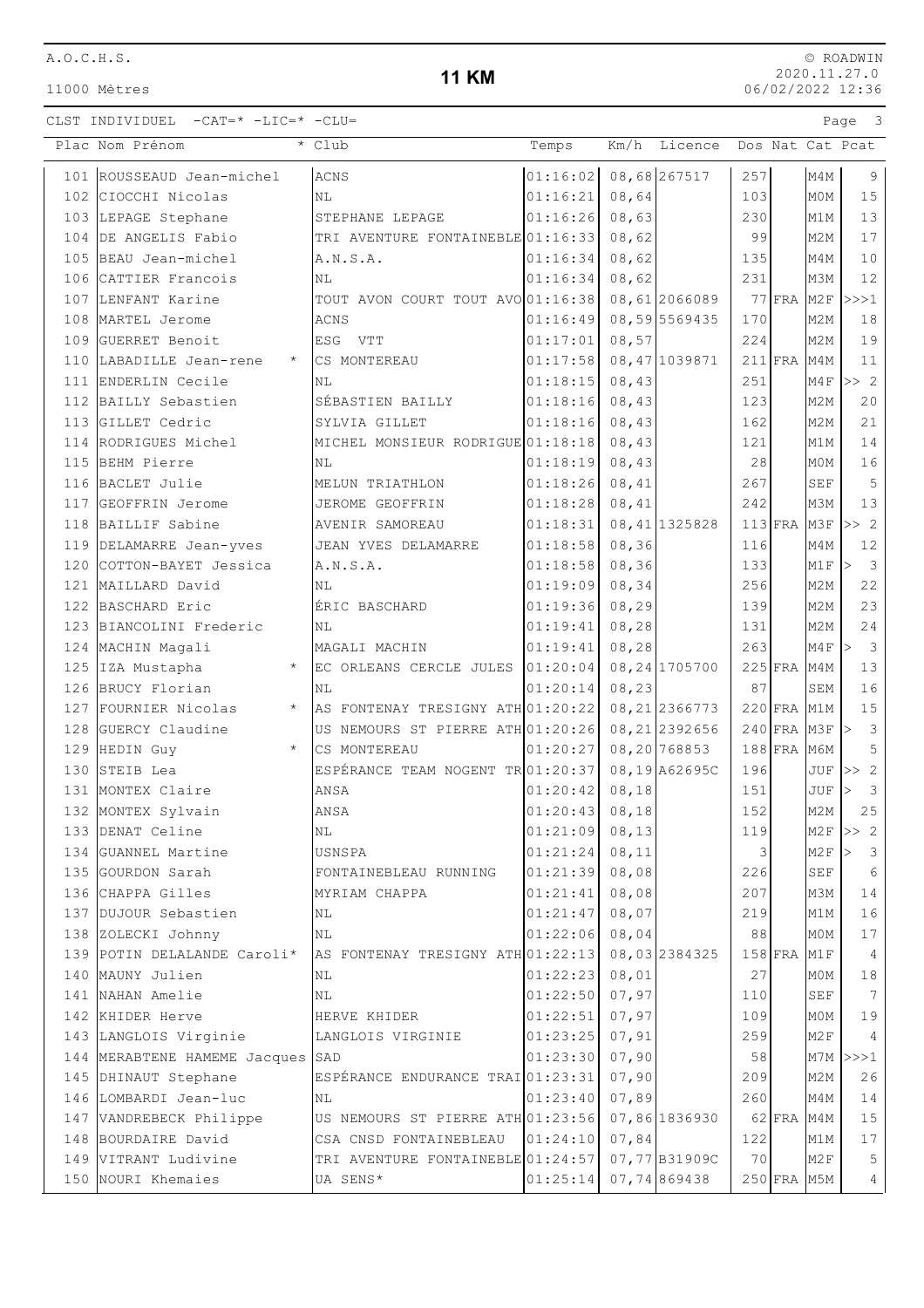## **11 KM**

|     | Plac Nom Prénom                   | * Club                            | Temps                       | Km/h           | Licence |              |           | Dos Nat Cat Pcat |                               |
|-----|-----------------------------------|-----------------------------------|-----------------------------|----------------|---------|--------------|-----------|------------------|-------------------------------|
|     | 151 GARNAULT Marc                 | <b>NL</b>                         | 01:25:15                    | 07,74          |         | 120          |           | МбМ              | 6                             |
|     | 152 DEPORTE Edwige                | EDWIGE DEPORTE                    | 01:25:15                    | 07,74          |         | 145          |           | M2F              | 6                             |
|     | 153 ERRASTI Camille<br>$\star$    | <b>BUSSY RUNNING</b>              | 01:25:39                    | 07,71 2301550  |         |              | $171$ FRA | M1F              | 5                             |
|     | 154 BORREGA Jean-manuel           | NL                                | 01:25:39                    | 07,71          |         | 262          |           | M4M              | 16                            |
|     | 155 BARAT Nicole                  | GIEN ATHLE MARATHON               | 01:25:44                    | 07,70 1216156  |         |              | 6 FRA M5F |                  | >>>1                          |
|     | 156 JEAUNEAU Stephanie            | ΝL                                | 01:25:55                    | 07,68          |         | 30           |           | M2F              | 7                             |
|     | 157 GAZON Bertrand                | ΝL                                | 01:25:56                    | 07,68          |         | 32           |           | M0M              | 20                            |
|     | 158 LELOUP Stephanie              | TEAM RUN&SMILE                    | 01:26:02                    | 07,67          |         | 149          |           | M2F              | 8                             |
|     | 159 LOISEAU Christophe<br>$\star$ | SPORT ET AMITIE MONTCORB 01:26:05 |                             | 07,67 2257697  |         |              | $161$ FRA | M2M              | 27                            |
|     | 160 VEILLAT Delphine              | DELPHINE VEILLAT                  | 01:26:10                    | 07,66          |         | 238          |           | M0F              | >> 2                          |
|     | 161 CHASSET Bruno<br>$\star$      | CS MONTEREAU                      | 01:26:13                    | 07,66 1367425  |         |              | $205$ FRA | M4M              | 17                            |
|     | 162 AUBREE Thierry                | ΝL                                | 01:26:16                    | 07,65          |         | 252          |           | M3M              | 15                            |
|     | 163 FERNANDES Delphine            | DELPHINE FERNANDES                | 01:26:20                    | 07,64          |         | 65           |           | M3F              | 4                             |
|     | 164 POULAIN Georges<br>$\star$    | CS MONTEREAU                      | 01:26:21                    | 07,64 2164458  |         |              | $192$ FRA |                  | $M7M \gg 2$                   |
|     | 165 DUBOURG Severine              | SÉVERINE DUBOURG                  | 01:28:47                    | 07,43          |         | 118          |           | M2F              | 9                             |
|     | 166 JORDAO Sonia                  | ΝL                                | 01:28:48                    | 07,43          |         | 114          |           | M1F              | 6                             |
|     | 167 RESSOUCHES Nadine<br>$^\star$ | CS MONTEREAU                      | 01:28:51                    | 07,43 1363796  |         |              | $190$ FRA | M5F              | >> 2                          |
| 168 | ROUSSEAUD Beatrice                | FSGT                              | 01:28:52                    | 07,43305467    |         | 51           |           | M4F              | 4                             |
|     | 169 ANGELOT Nathalie<br>$\star$   | CS MONTEREAU                      | 01:29:07                    | 07, 41 1255959 |         |              | $193$ FRA | M3F              | 5                             |
|     | 170 AKKOUCHE Herve                | NL                                | 01:29:42                    | 07, 36         |         | 93           |           | M1M              | 18                            |
|     | 171 LAURIER Stephane              | MELUN TRIATHLON                   | 01:29:45                    | 07,35B27278C   |         | 124          |           | M2M              | 28                            |
| 172 | GEOFFROY Caroline                 | ΝL                                | 01:30:16                    | 07, 31         |         | 73           |           | M <sub>2F</sub>  | 10                            |
| 173 | BRUCY Chloe                       | NL                                | 01:30:22                    | 07, 30         |         | 245          |           | <b>SEF</b>       | 8                             |
|     | 174 DARNOUX Aurelie               | NL                                | 01:30:57                    | 07, 26         |         | 22           |           | M0F              | $\mathcal{S}$<br>$\mathbf{L}$ |
| 175 | QUANTIN Chloe                     | ΝL                                | 01:31:23                    | 07, 22         |         | 96           |           | <b>SEF</b>       | $\overline{9}$                |
|     | 176 BRUNEL Bruno                  | NL                                | 01:31:28                    | 07, 22         |         | 144          |           | M4M              | 18                            |
|     | 177 DIONNET Laura                 | ΝL                                | 01:31:29                    | 07, 21         |         | 178          |           | SEF              | 10                            |
|     | 178 HOEL Lea                      | NL                                | 01:31:40                    | 07,20          |         | 100          |           | JUF              | 4                             |
|     | 179 DIONNET Nadine                | ESPERANCE TEAM NOGENT TR 01:31:49 |                             | 07,19 C05050C  |         | 177          |           | M3F              | 6                             |
|     | 180 DIONNET Franck                | ESPERANCE TEAM NOGENT TR 01:31:56 |                             | 07,18 C05047L  |         | 176          |           | M3M              | 16                            |
|     | 181 GAROT Charline                | NL                                | 01:32:10                    | 07, 16         |         | 155          |           | <b>SEF</b>       | 11                            |
|     | 182 STUTZ Philippe                | ΝL                                | 01:32:10                    | 07, 16         |         | 154          |           | M5M              | 5                             |
|     | 183 NONELLI Patrick               | CS MONTEREAU                      | $ 01:32:15 $ 07, 15 1759796 |                |         |              |           | $187$ FRA M6M    | 7                             |
|     | 184 KOTTIS Tatiana                | UNION ATHLETIQUE DE MONT 01:32:19 |                             | 07, 15 2401778 |         |              | 83 FRA    | M0F              | 4                             |
|     | 185 TORRES David                  | NL                                | 01:32:20                    | 07, 15         |         | 218          |           | M0M              | 21                            |
|     | 186 BILLAULT Gilles               | ΝL                                | 01:32:47                    | 07, 11         |         | 64           |           | M5M              | 6                             |
|     | 187 OGER Anne-marie               | UNION SPORTIVE CHATELET 01:33:07  |                             | 07,09 1587255  |         |              | $168$ FRA | M4F              | 5                             |
|     | 188 VICERY Chantal                | UNION SPORTIVE CHATELET           | 01:33:07                    | 07,09 1550856  |         |              | $169$ FRA | M2F              | 11                            |
|     | 189 BURNER Jean-yves              | USNSPA                            | 01:33:34                    | 07,05          |         | $\mathbf{2}$ |           | M4M              | 19                            |
|     | 190 HACQUART Corinne              | AS NANDY ATHLETISME               | 01:33:47                    | 07,04 1968794  |         |              | $35$ FRA  | M4F              | 6                             |
|     | 191 CHIRAT Julie                  | ΝL                                | 01:33:47                    | 07,04          |         | 153          |           | SEF              | $12$                          |
|     | 192 CHIRAT Aline                  | AS NANDY                          | 01:33:47                    | 07,04          |         | 10           |           | M4F              | 7                             |
|     | 193 PATRICIA Grao                 | CS MONTEREAU                      | 01:33:57                    | 07,03          |         | 191          |           | M5F              | $\overline{\mathbf{3}}$<br>>  |
|     | 194 FAUVET Oceane                 | ΝL                                | 01:34:41                    | 06,97          |         | 117          |           | ESF              | >>>1                          |
|     | 195 BENOIT France                 | NL                                | 01:34:52                    | 06,96          |         | 84           |           | MOF              | $\overline{5}$                |
|     | 196 DESCAMPS Guillaume            | ΝL                                | 01:34:52                    | 06,96          |         | 140          |           | M0M              | 22                            |
|     | 197 PENIN Guylaine                | ΝL                                | 01:35:37                    | 06,90          |         | 39           |           | M6F              | >> 2                          |
|     | 198 LAURENT Eric                  | TRI AVENTURE                      | 01:35:37                    | 06,90          |         | 49           |           | M5M              | 7                             |
|     | 199 DELMARE Catherine             | ESPERANCE TEAM NOGENT TR 01:36:27 |                             | 06,84 A10465C  |         | 185          |           | M4F              | 8                             |
|     | 200 SAUTEREA Flore                | ΝL                                | 01:36:55                    | 06,81          |         | 43           |           | M2F              | 12                            |